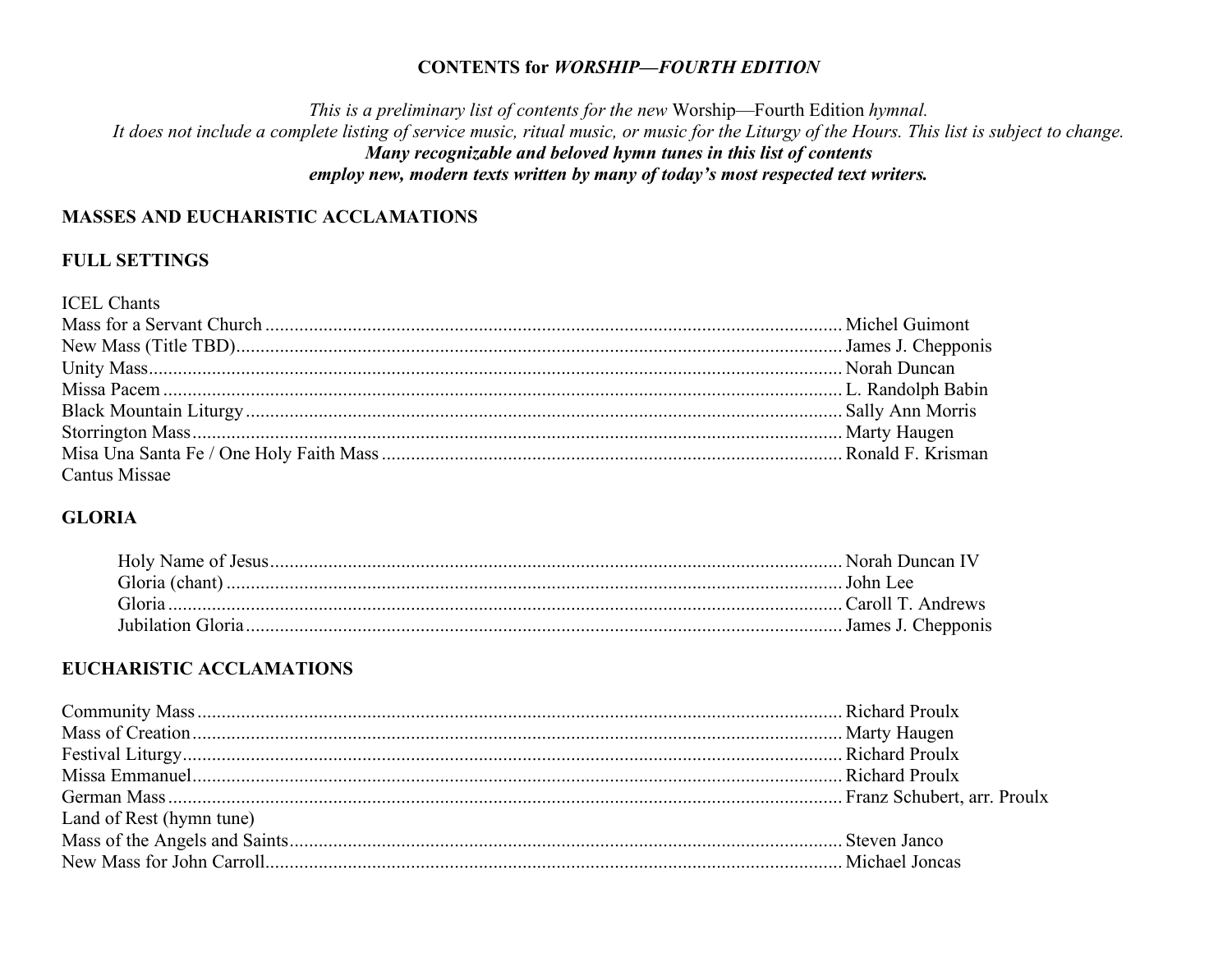# **LECTIONARY PSALMS**

Joseph Gelineau Psalm Tones Michel Guimont Psalm Tones

# **HYMNS AND SONGS**

| Adoramus Te Domine / We Adore You, Lord Jesus Christ Jacques Berthier / Taizé |  |
|-------------------------------------------------------------------------------|--|
|                                                                               |  |
|                                                                               |  |
|                                                                               |  |
|                                                                               |  |
|                                                                               |  |
|                                                                               |  |
|                                                                               |  |
|                                                                               |  |
|                                                                               |  |
|                                                                               |  |
|                                                                               |  |
|                                                                               |  |
|                                                                               |  |
|                                                                               |  |
|                                                                               |  |
|                                                                               |  |
|                                                                               |  |
|                                                                               |  |
|                                                                               |  |
|                                                                               |  |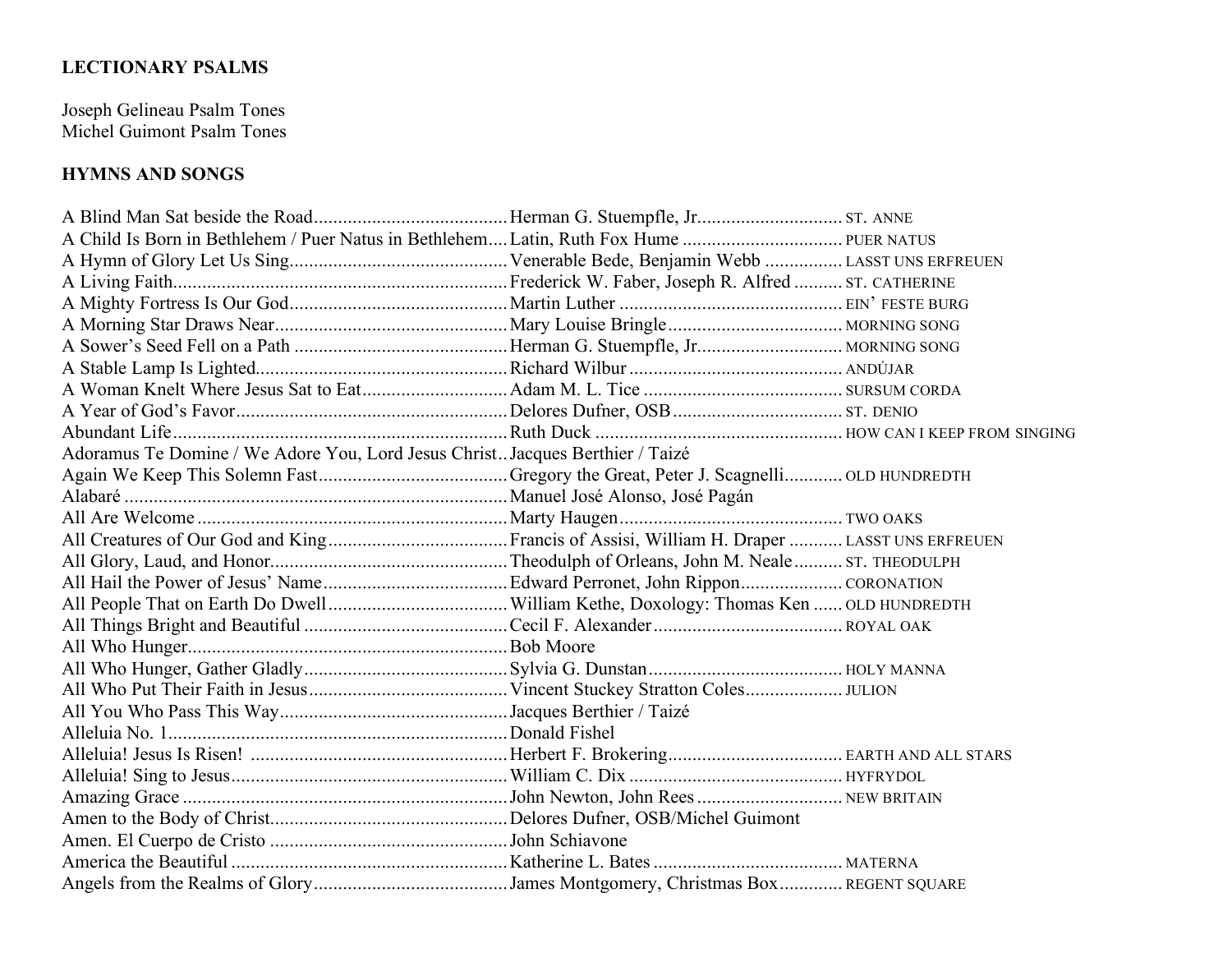| As a Star on Cloudless Evenings /                                                  |  |
|------------------------------------------------------------------------------------|--|
|                                                                                    |  |
|                                                                                    |  |
|                                                                                    |  |
|                                                                                    |  |
|                                                                                    |  |
|                                                                                    |  |
|                                                                                    |  |
|                                                                                    |  |
|                                                                                    |  |
|                                                                                    |  |
|                                                                                    |  |
|                                                                                    |  |
|                                                                                    |  |
|                                                                                    |  |
|                                                                                    |  |
|                                                                                    |  |
|                                                                                    |  |
|                                                                                    |  |
|                                                                                    |  |
|                                                                                    |  |
|                                                                                    |  |
|                                                                                    |  |
|                                                                                    |  |
|                                                                                    |  |
|                                                                                    |  |
|                                                                                    |  |
|                                                                                    |  |
| Blessed Be God, Who Chose You in ChristJames J. Chepponis                          |  |
|                                                                                    |  |
|                                                                                    |  |
| Bread of Life from Heaven / Pan de Vida Eterna Argentine folk melody, Marty Haugen |  |
|                                                                                    |  |
|                                                                                    |  |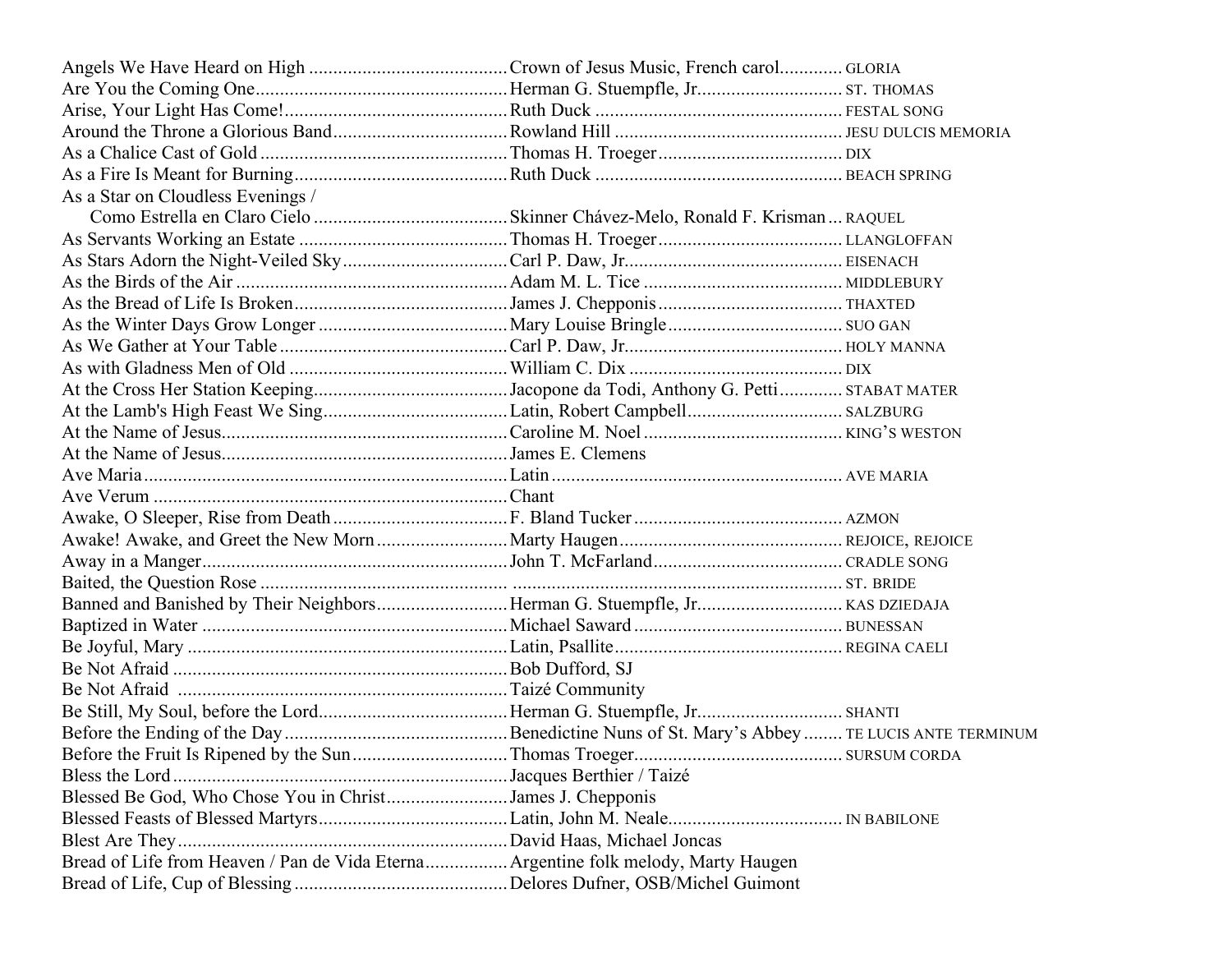| Cantemos al Señor /                                                                    |                                       |  |
|----------------------------------------------------------------------------------------|---------------------------------------|--|
|                                                                                        |                                       |  |
|                                                                                        | Elise Eslinger, George Lockwood ROSAS |  |
|                                                                                        |                                       |  |
|                                                                                        |                                       |  |
|                                                                                        |                                       |  |
|                                                                                        |                                       |  |
|                                                                                        |                                       |  |
|                                                                                        |                                       |  |
|                                                                                        |                                       |  |
|                                                                                        |                                       |  |
|                                                                                        |                                       |  |
|                                                                                        |                                       |  |
|                                                                                        |                                       |  |
|                                                                                        |                                       |  |
|                                                                                        |                                       |  |
|                                                                                        |                                       |  |
|                                                                                        |                                       |  |
|                                                                                        |                                       |  |
|                                                                                        |                                       |  |
|                                                                                        |                                       |  |
|                                                                                        |                                       |  |
|                                                                                        |                                       |  |
|                                                                                        |                                       |  |
|                                                                                        |                                       |  |
|                                                                                        |                                       |  |
|                                                                                        |                                       |  |
|                                                                                        |                                       |  |
|                                                                                        |                                       |  |
|                                                                                        |                                       |  |
| Come Now and Praise the Humble SaintGeorge W. Williams, Ronald F. Krisman LAND OF REST |                                       |  |
|                                                                                        |                                       |  |
|                                                                                        |                                       |  |
|                                                                                        |                                       |  |
|                                                                                        |                                       |  |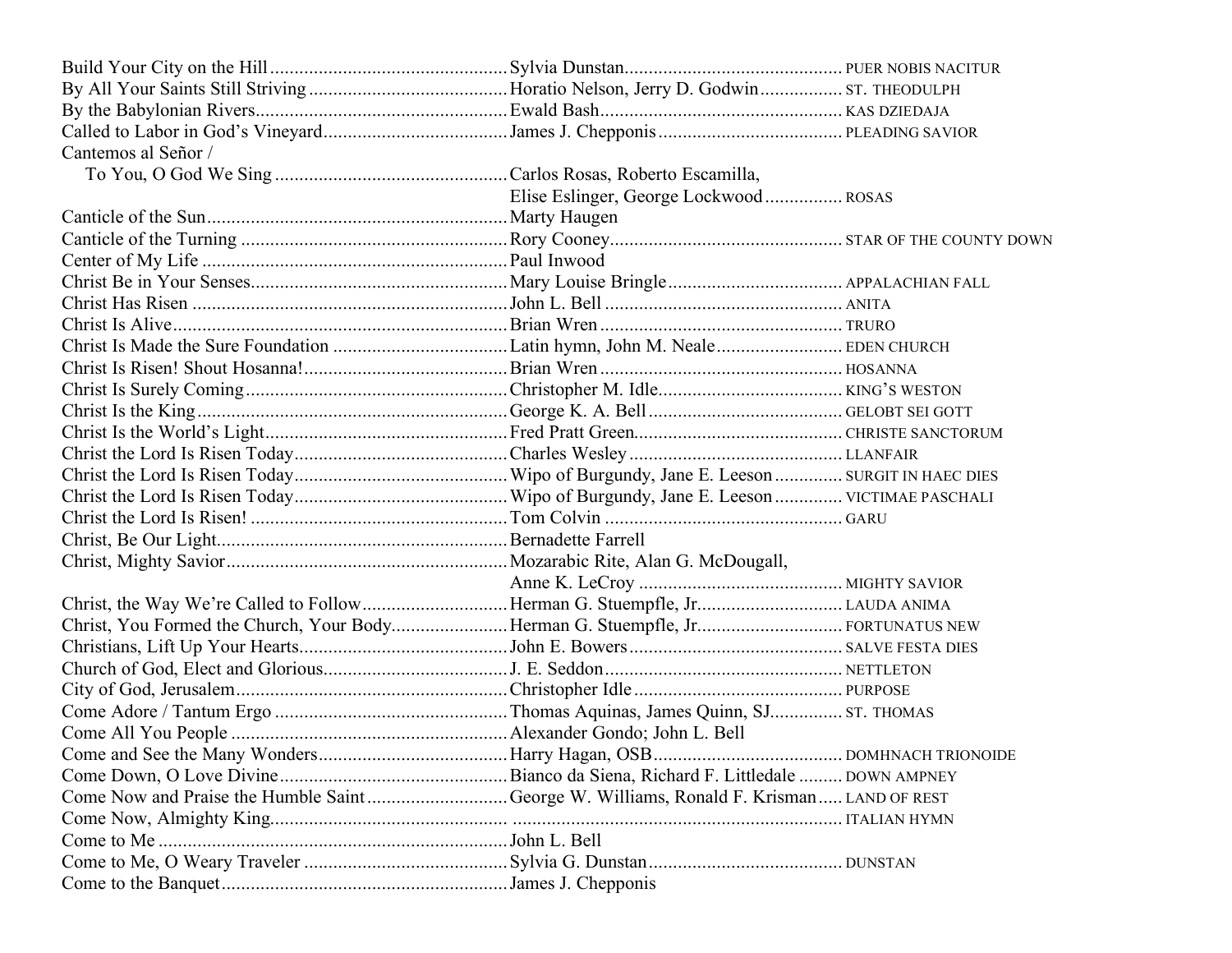|  | . EVENTIDE |
|--|------------|
|  |            |
|  |            |
|  |            |
|  |            |
|  |            |
|  |            |
|  |            |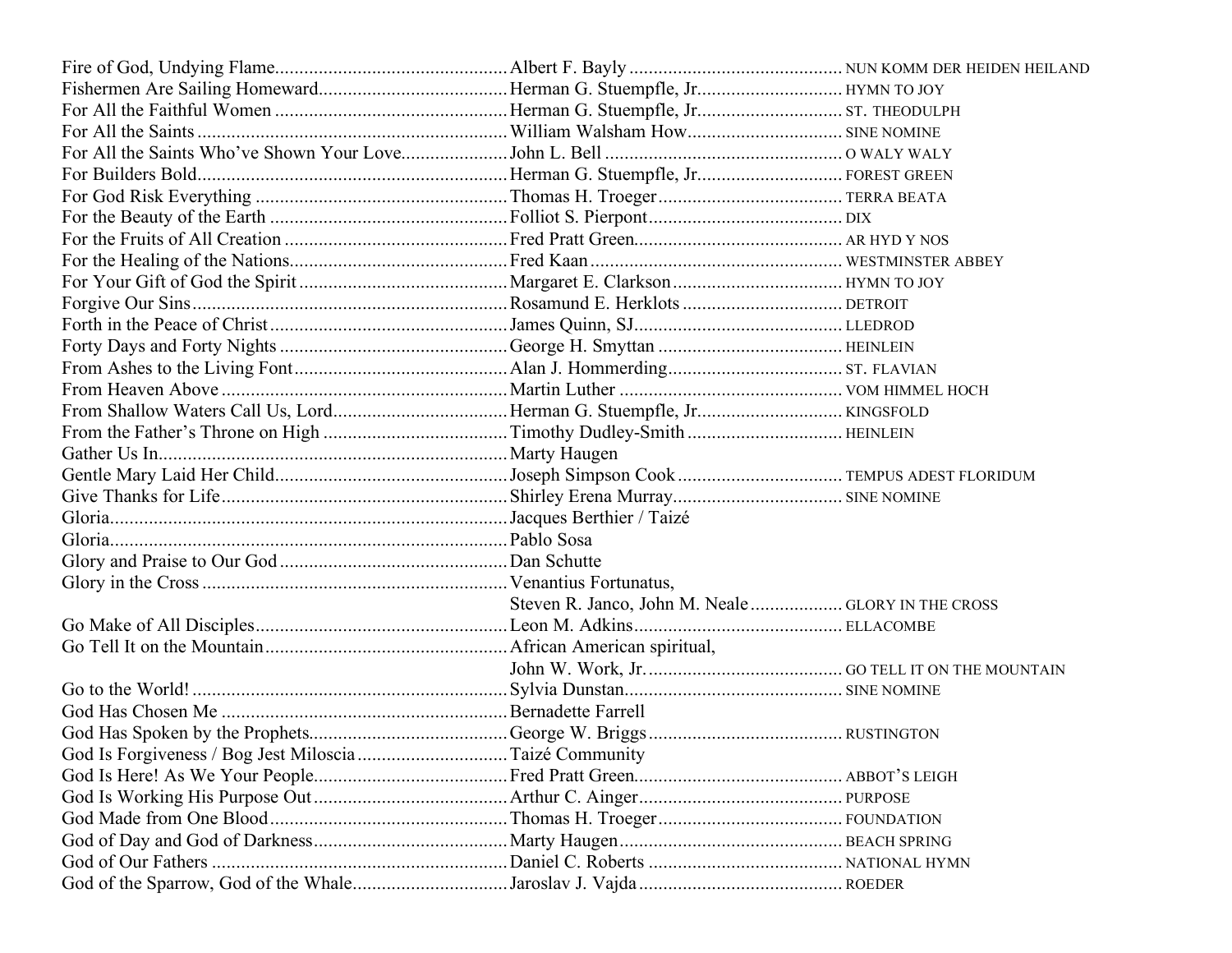| Hail Our Savior's Glorious Body / Pange Lingua  Eugene Lapierre, Chant |  |
|------------------------------------------------------------------------|--|
|                                                                        |  |
|                                                                        |  |
|                                                                        |  |
|                                                                        |  |
|                                                                        |  |
|                                                                        |  |
|                                                                        |  |
|                                                                        |  |
|                                                                        |  |
|                                                                        |  |
|                                                                        |  |
|                                                                        |  |
|                                                                        |  |
|                                                                        |  |
|                                                                        |  |
|                                                                        |  |
|                                                                        |  |
|                                                                        |  |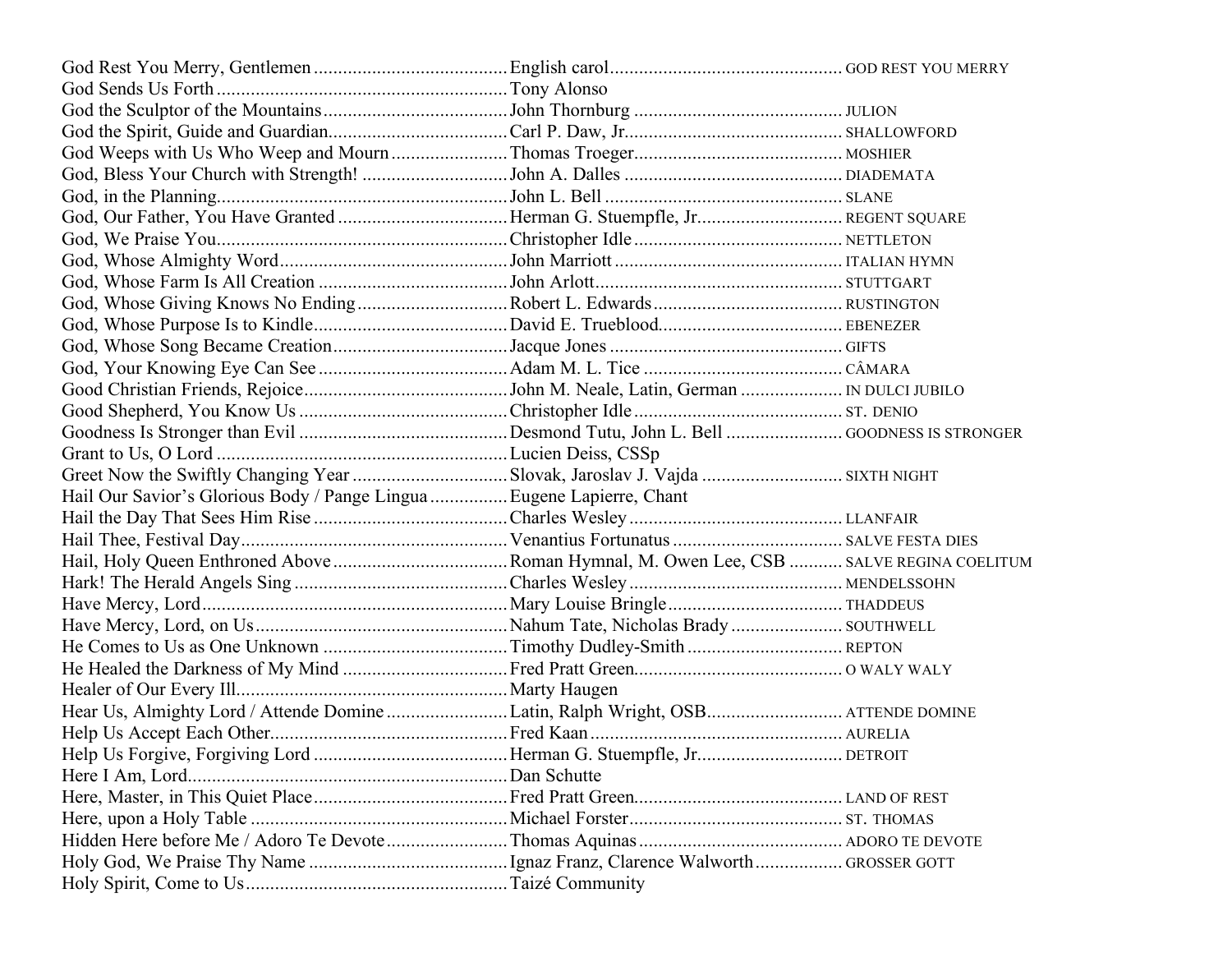| In Christ There Is No East or West |  |
|------------------------------------|--|
|                                    |  |
|                                    |  |
|                                    |  |
|                                    |  |
|                                    |  |
|                                    |  |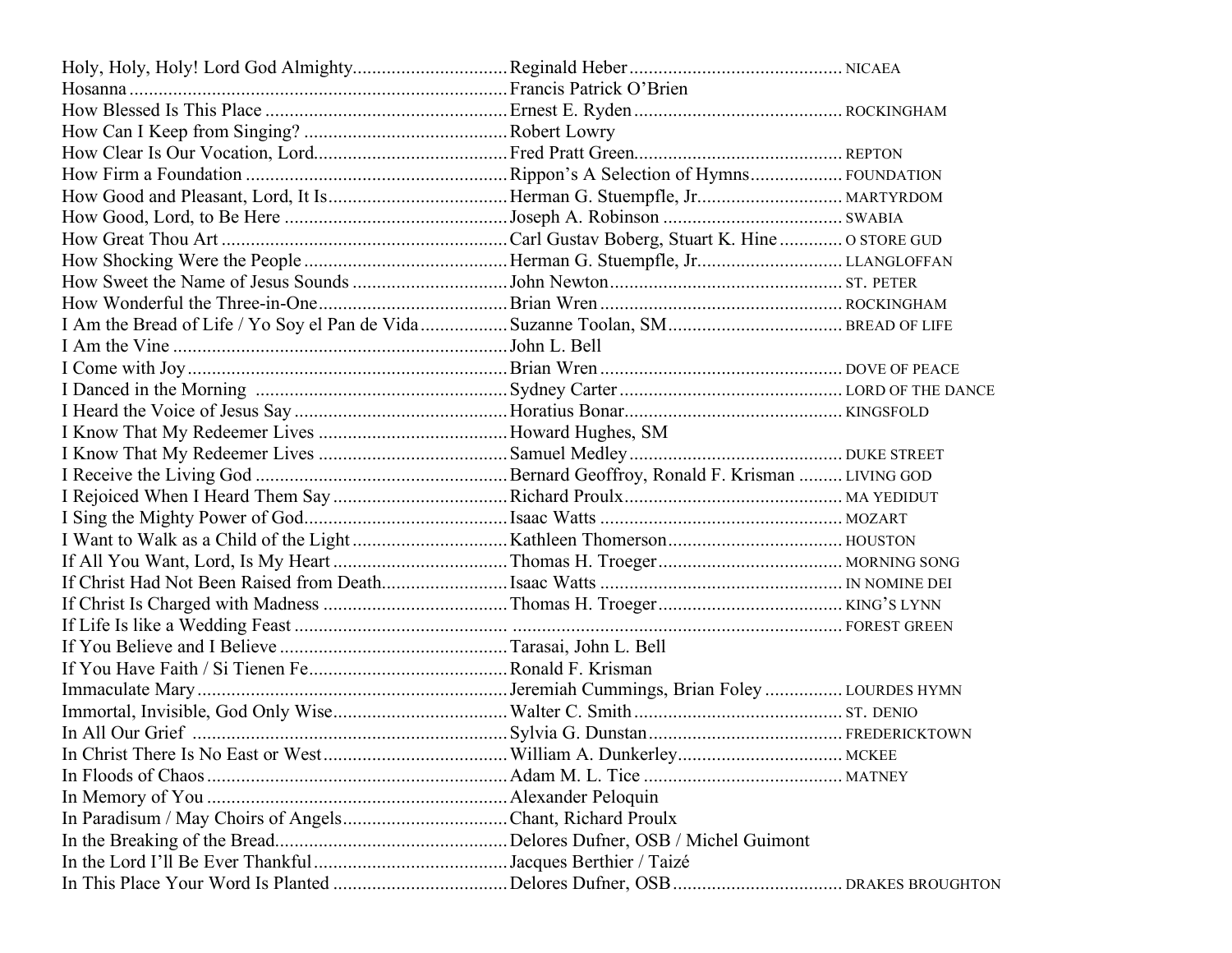| Into Your Hands, O Father / In Manus Tuas, Pater  Taizé Community     |  |
|-----------------------------------------------------------------------|--|
|                                                                       |  |
|                                                                       |  |
|                                                                       |  |
|                                                                       |  |
| Jesus Christ, Yesterday, Today, and Forever  Suzanne Toolan, SM       |  |
|                                                                       |  |
|                                                                       |  |
|                                                                       |  |
|                                                                       |  |
|                                                                       |  |
|                                                                       |  |
|                                                                       |  |
|                                                                       |  |
|                                                                       |  |
|                                                                       |  |
|                                                                       |  |
|                                                                       |  |
| Joyful Bells Ringing, Hosannas Singing /                              |  |
|                                                                       |  |
|                                                                       |  |
| Jubilate, Servite / Raise a Song of Gladness Jacques Berthier / Taizé |  |
|                                                                       |  |
|                                                                       |  |
|                                                                       |  |
|                                                                       |  |
|                                                                       |  |
|                                                                       |  |
|                                                                       |  |
|                                                                       |  |
|                                                                       |  |
|                                                                       |  |
|                                                                       |  |
|                                                                       |  |
|                                                                       |  |
|                                                                       |  |
|                                                                       |  |
|                                                                       |  |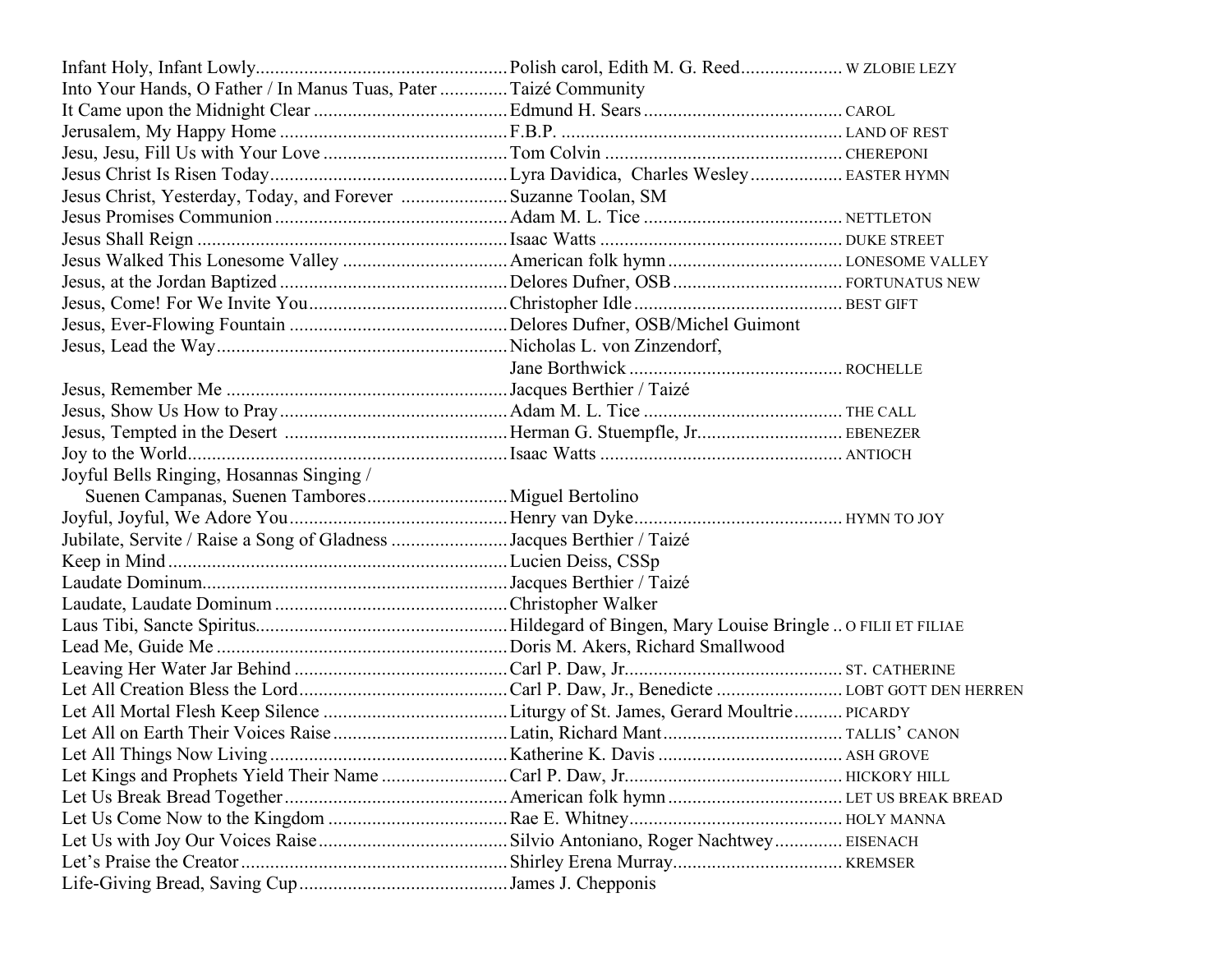| Lord, When You Came / Pescador de HombresCesáreo Gabaráin, Diana Kodner |                         |  |
|-------------------------------------------------------------------------|-------------------------|--|
|                                                                         |                         |  |
|                                                                         |                         |  |
|                                                                         |                         |  |
|                                                                         |                         |  |
|                                                                         |                         |  |
|                                                                         |                         |  |
|                                                                         |                         |  |
|                                                                         |                         |  |
|                                                                         |                         |  |
|                                                                         |                         |  |
|                                                                         |                         |  |
|                                                                         |                         |  |
|                                                                         |                         |  |
|                                                                         |                         |  |
|                                                                         | Francis Patrick O'Brien |  |
|                                                                         |                         |  |
|                                                                         |                         |  |
|                                                                         |                         |  |
|                                                                         |                         |  |
| May the Angels Lead You into Paradise Howard Hughes, SM                 |                         |  |
|                                                                         |                         |  |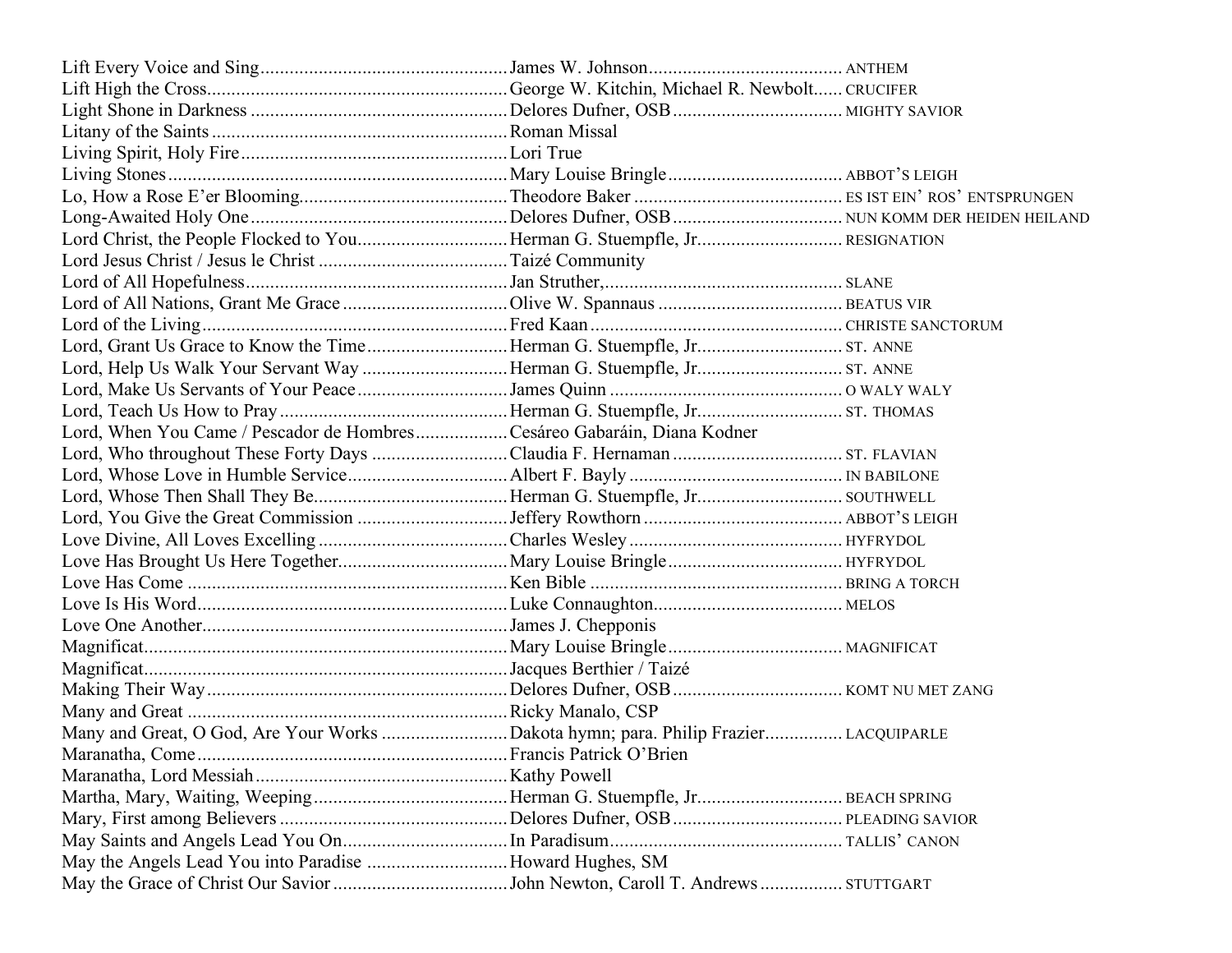| O Come, All Ye Faithful / Adeste Fideles John F. Wade, Frederick Oakeley  ADESTE FIDELES |  |
|------------------------------------------------------------------------------------------|--|
|                                                                                          |  |
|                                                                                          |  |
|                                                                                          |  |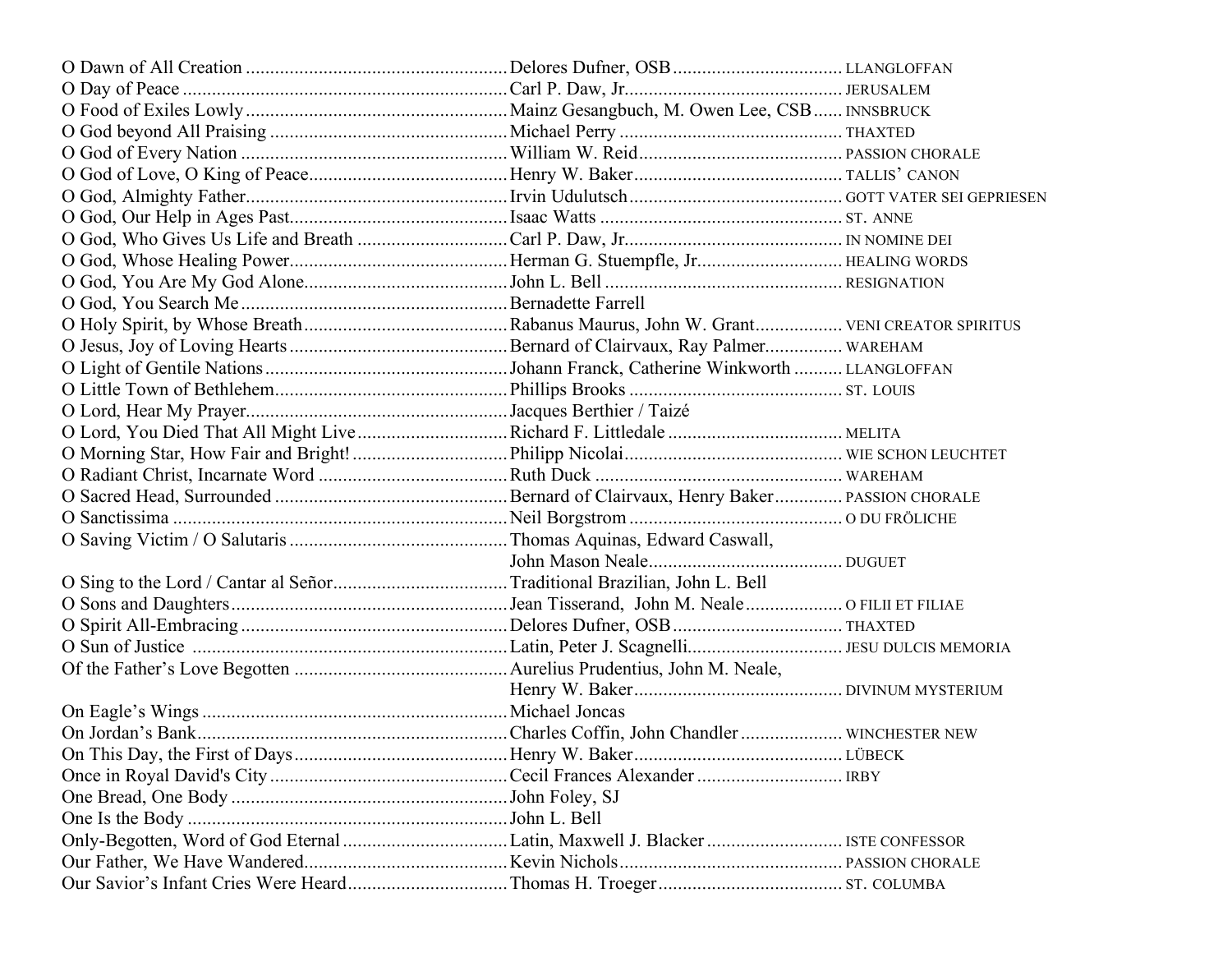| Praise Our God and Savior / Wyslawiajcie Pana Taizé Community               |  |
|-----------------------------------------------------------------------------|--|
| Praise the Lord! You Heavens, Adore HimFoundling Hospital Collection, 1796, |  |
|                                                                             |  |
|                                                                             |  |
|                                                                             |  |
|                                                                             |  |
|                                                                             |  |
|                                                                             |  |
|                                                                             |  |
|                                                                             |  |
|                                                                             |  |
|                                                                             |  |
|                                                                             |  |
|                                                                             |  |
| Regina Caeli / Mary, Heaven's QueenChant, Ronald F. Krisman                 |  |
|                                                                             |  |
|                                                                             |  |
|                                                                             |  |
|                                                                             |  |
|                                                                             |  |
|                                                                             |  |
|                                                                             |  |
|                                                                             |  |
|                                                                             |  |
|                                                                             |  |
| Santa María del Camino /                                                    |  |
| Come As We Journey along Our Way Juan A. Espinosa                           |  |
|                                                                             |  |
|                                                                             |  |
|                                                                             |  |
|                                                                             |  |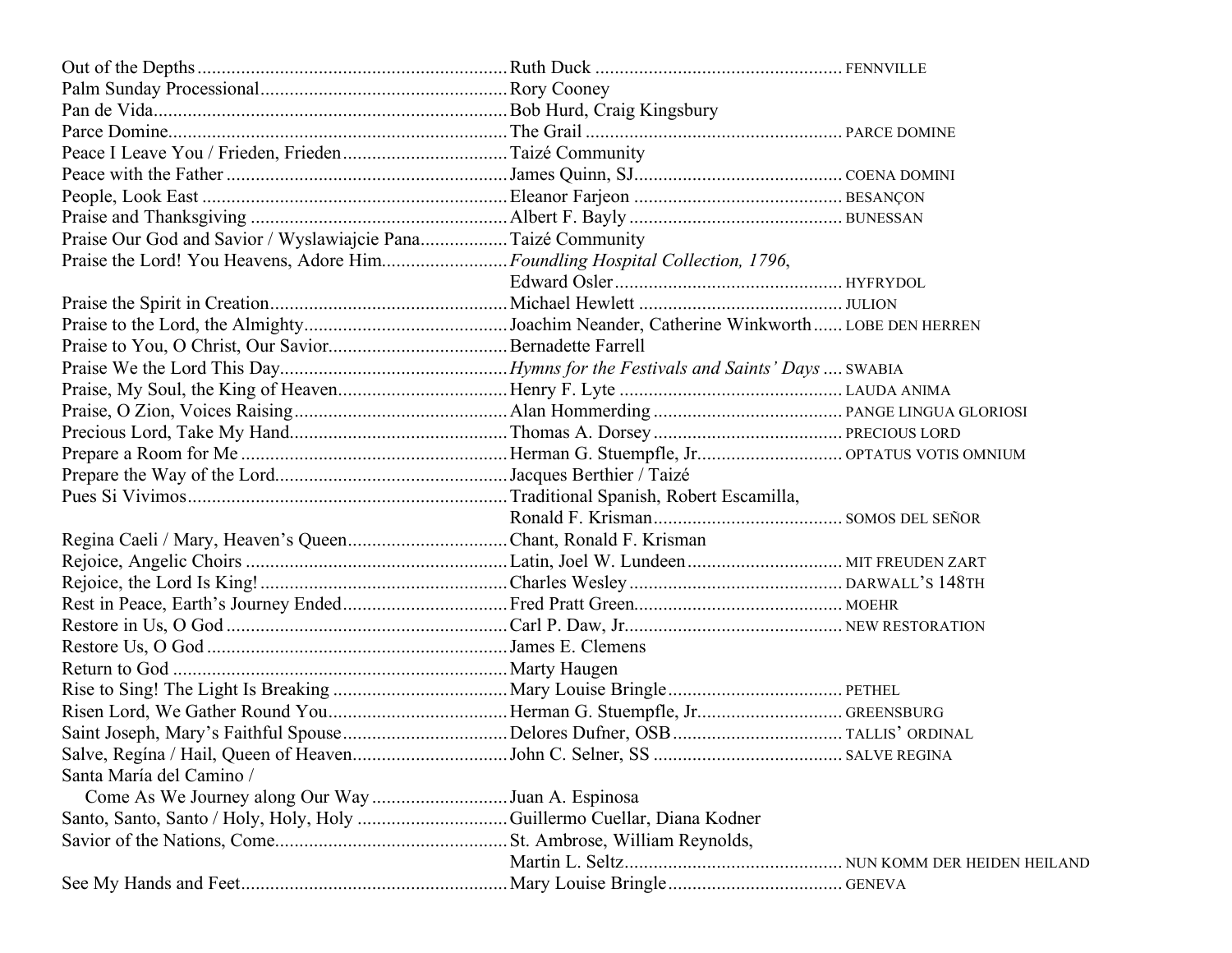| Si Fui Motivo / If I Have Been the Source of Pain Pablo Sosa |  |
|--------------------------------------------------------------|--|
|                                                              |  |
|                                                              |  |
|                                                              |  |
|                                                              |  |
|                                                              |  |
|                                                              |  |
|                                                              |  |
|                                                              |  |
|                                                              |  |
|                                                              |  |
|                                                              |  |
|                                                              |  |
|                                                              |  |
|                                                              |  |
|                                                              |  |
|                                                              |  |
|                                                              |  |
|                                                              |  |
|                                                              |  |
|                                                              |  |
|                                                              |  |
|                                                              |  |
|                                                              |  |
|                                                              |  |
|                                                              |  |
|                                                              |  |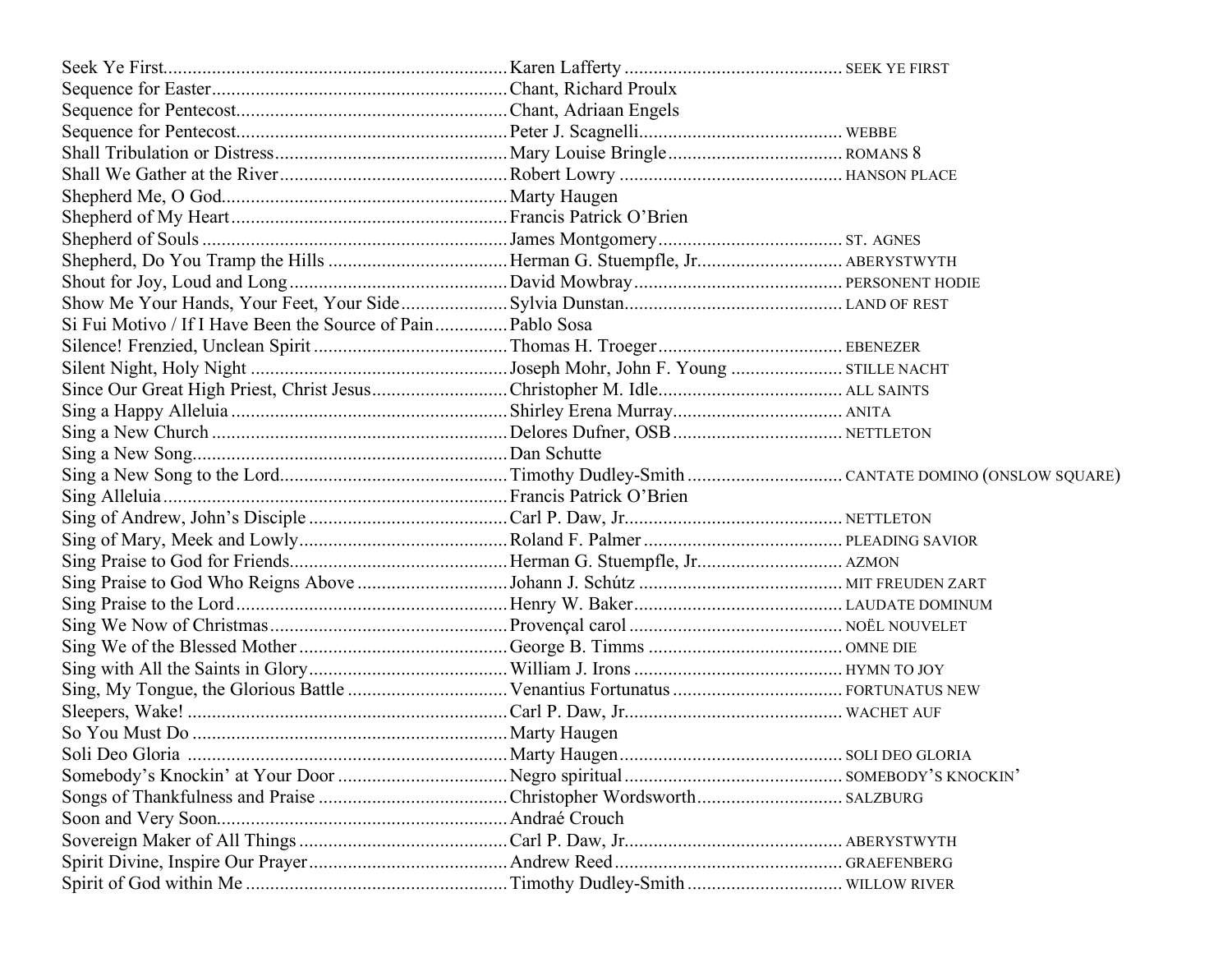|                                                                                       | Raquel Gutiérrez-Achón, |  |
|---------------------------------------------------------------------------------------|-------------------------|--|
|                                                                                       |                         |  |
|                                                                                       |                         |  |
|                                                                                       |                         |  |
|                                                                                       |                         |  |
|                                                                                       |                         |  |
|                                                                                       |                         |  |
|                                                                                       |                         |  |
|                                                                                       |                         |  |
|                                                                                       |                         |  |
|                                                                                       |                         |  |
|                                                                                       |                         |  |
|                                                                                       |                         |  |
|                                                                                       |                         |  |
|                                                                                       |                         |  |
|                                                                                       |                         |  |
| The Angel Gabriel from Heaven CameBasque Carol, Sabine Baring-Gould GABRIEL'S MESSAGE |                         |  |
|                                                                                       |                         |  |
|                                                                                       |                         |  |
|                                                                                       |                         |  |
|                                                                                       |                         |  |
|                                                                                       |                         |  |
|                                                                                       |                         |  |
|                                                                                       |                         |  |
|                                                                                       |                         |  |
|                                                                                       |                         |  |
|                                                                                       |                         |  |
|                                                                                       |                         |  |
|                                                                                       |                         |  |
|                                                                                       |                         |  |
|                                                                                       |                         |  |
|                                                                                       |                         |  |
|                                                                                       |                         |  |
|                                                                                       |                         |  |
|                                                                                       |                         |  |
|                                                                                       |                         |  |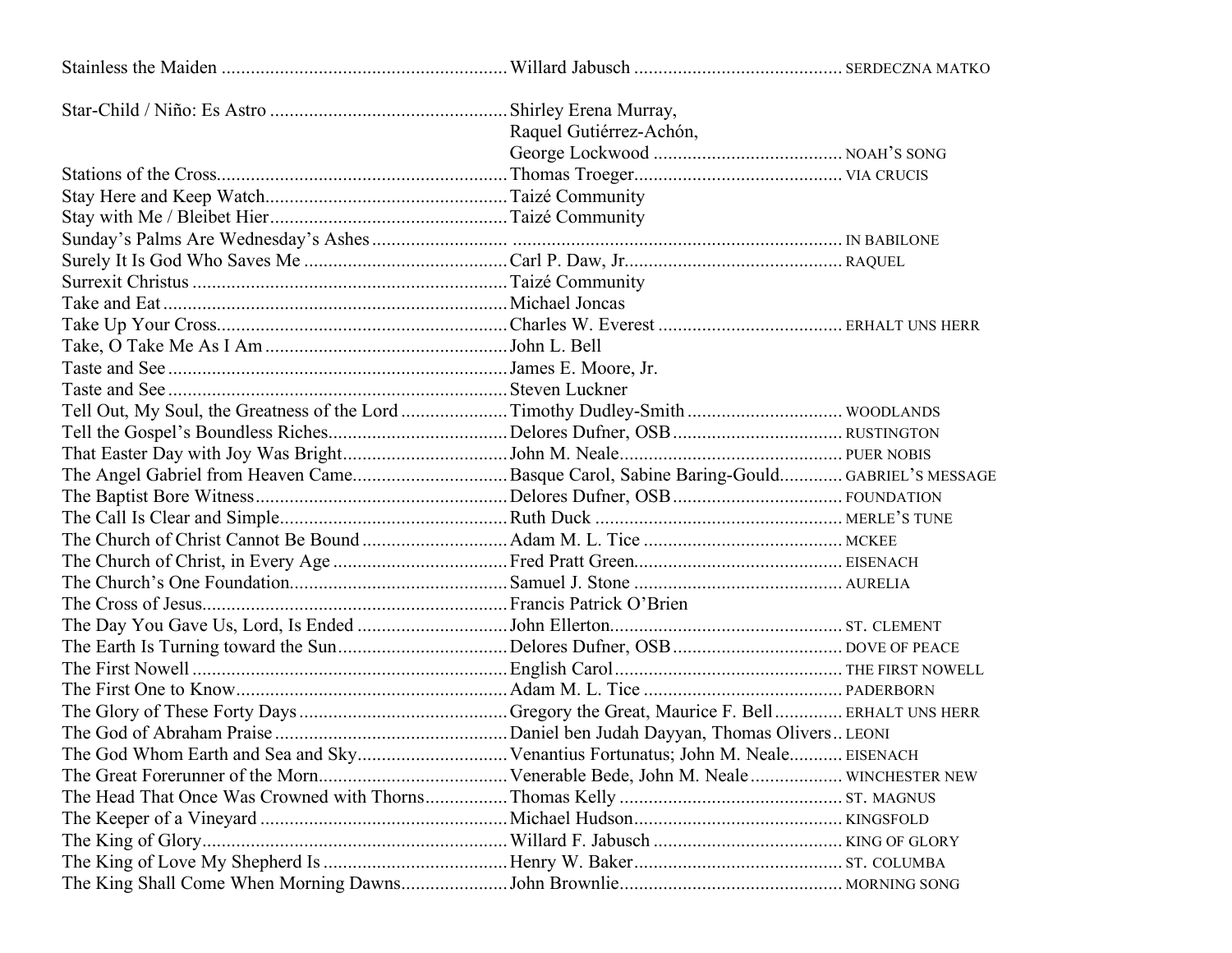| The Temple Rang with Golden CoinsHerman G. Stuempfle, Jr WIDOW'S GOLD |           |
|-----------------------------------------------------------------------|-----------|
|                                                                       |           |
|                                                                       |           |
|                                                                       |           |
|                                                                       |           |
|                                                                       |           |
|                                                                       |           |
|                                                                       |           |
|                                                                       |           |
|                                                                       |           |
|                                                                       |           |
|                                                                       |           |
|                                                                       |           |
|                                                                       |           |
|                                                                       |           |
|                                                                       |           |
|                                                                       |           |
|                                                                       |           |
|                                                                       |           |
|                                                                       |           |
|                                                                       |           |
|                                                                       |           |
|                                                                       | (NEUMARK) |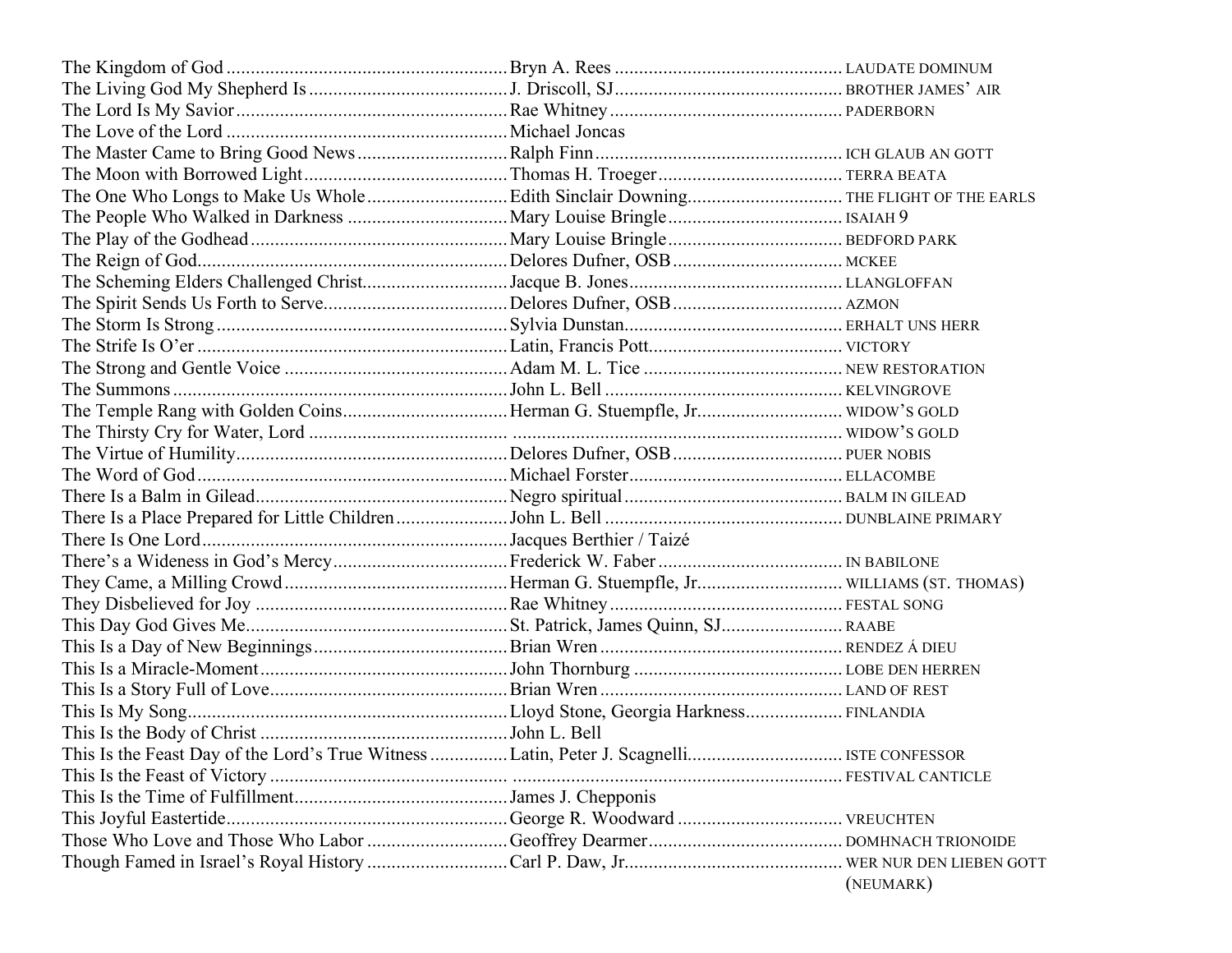| Ven, Creador, Espíritu Divino / |  |
|---------------------------------|--|
|                                 |  |
|                                 |  |
|                                 |  |
|                                 |  |
|                                 |  |
|                                 |  |
|                                 |  |
|                                 |  |
|                                 |  |
|                                 |  |
|                                 |  |
|                                 |  |
|                                 |  |
|                                 |  |
|                                 |  |
|                                 |  |
|                                 |  |
|                                 |  |